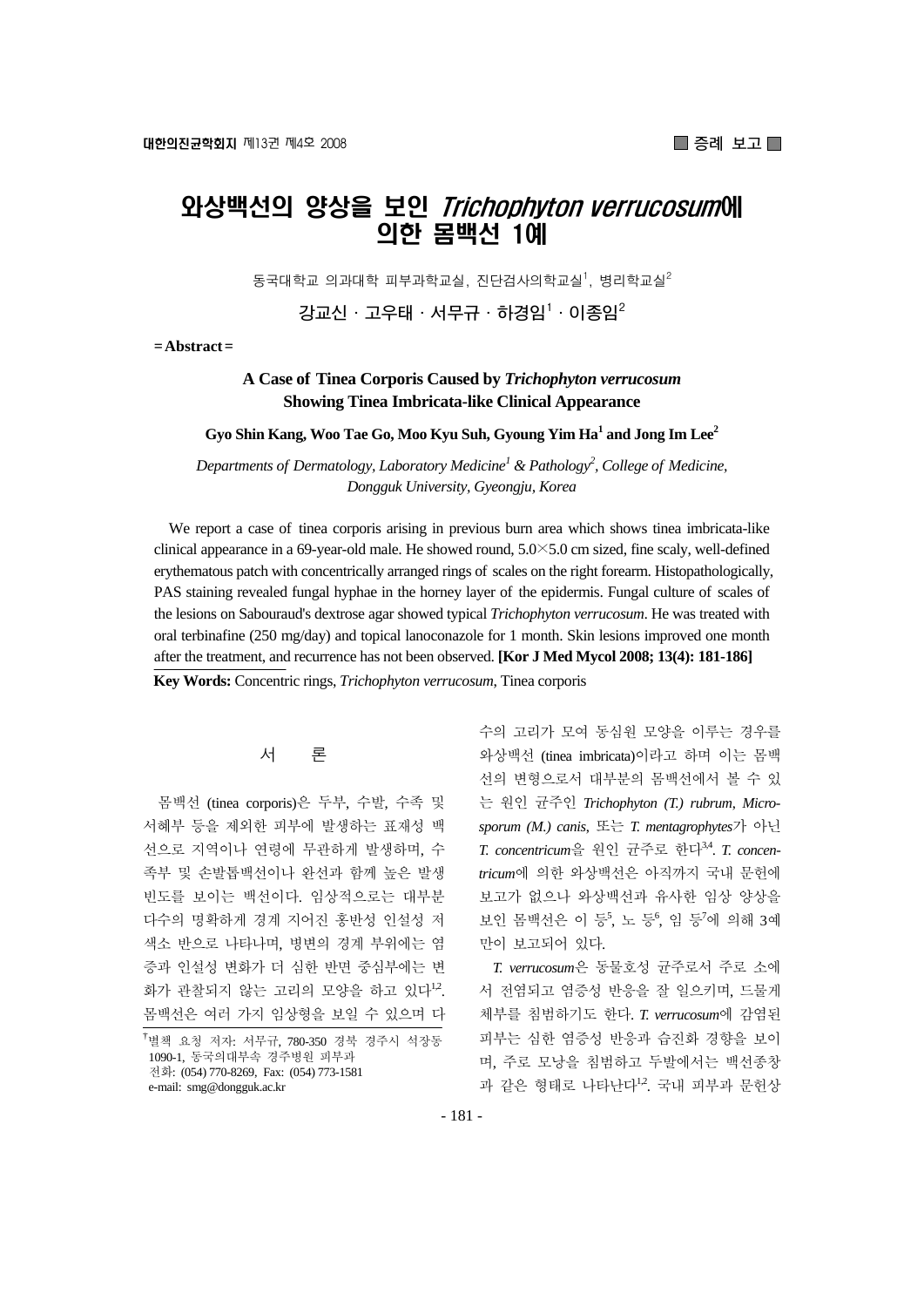#### 대한의진균학회지 제13권 제4호 2008



**Fig. 1.** A solitary, 5.0×5.0 cm-sized, well-defined erythematous patch with concentrically arranged rings of scales on the right forearm.

*T. verrucosum*에 의한 백선종창 예는 1986년 김 등8이 처음 보고한 후 다수 보고되어 있으나 몸 백선 예는 1989년 김 등<sup>9</sup> 의 1예가 보고된 후 발 생빈도가 증가하였으나 2000년도 들면서 현저히 감소하였으며 최근에는 보고가 드물다10.

저자들은 69세 여자에서 화상 부위에 발생한 와상백선의 임상 양상을 보인 *T. verrucosum*에 의 한 몸백선 1예를 경험하고 문헌고찰과 함께 보고 한다.

## 증 례

환 자: 남 OO, 69세, 여자

초진일: 2006년 12월 29일

주 소: 우측 아래팔의 가려움증을 동반한 경 계가 명확한 동심원형 인설성 반

현병력: 약 5개월 전 우측 아래팔에 화상을 입 은 후 수포와 짓무름이 발생하였으며, 약 3개월 전부터 가려움증을 동반한 인설성 홍반성 반이 발생하여 개인의원에서 치료하였으나 병변의 호 전 보이지 않아 본원에 내원하였다.

과거력: 약 2년 전부터 고혈압 약 경구투여 중임

가족력: 특이사항 없음

피부 소견: 우측 아래팔에 5.0×5.0 cm 크기의 경계가 명확하고 인설을 동반한 홍반성 반이 관 찰되었으며, 병변 내에서 동심원 모양으로 배열



**Fig. 2.** Close up view of the lesion on the right forearm.



**Fig. 3.** Chains of chlamydoconidia of *Trichophyton verrucosum* (KOH mount, ×400).

된 환상형 반이 관찰되었다. 반은 3~4층의 인설 로 이루어져 물결 모양으로 중심부에서 경계부로 퍼져나가는 양상을 보이고 있었다 (Fig. 1, 2).

이학적 소견: 피부 소견 외 특기사항 없음.

진균학적 소견: 내원 당시 우측 아래팔의 피부 병변에서 시행한 KOH 검사에서 연쇄상 후막포 자가 관찰되었다 (Fig. 3). 사부로 배지에 병변부 인설을 접종하여 25℃에서 4주간 배양한 결과 매 우 서서히 자라는 다소 주름지고 매끈한 흰색의 융기된 균집락을 관찰할 수 있었으며 배지의 뒷 면은 무색을 나타내었다 (Fig. 4). 이 균집락을 슬 라이드 배양표본을 만들어 Lactophenol-cotton blue 로 염색하여 현미경 관찰상 연쇄상의 후막포자와 균사가 관찰되어 *T. verrucosum*으로 동정하였다 (Fig. 5).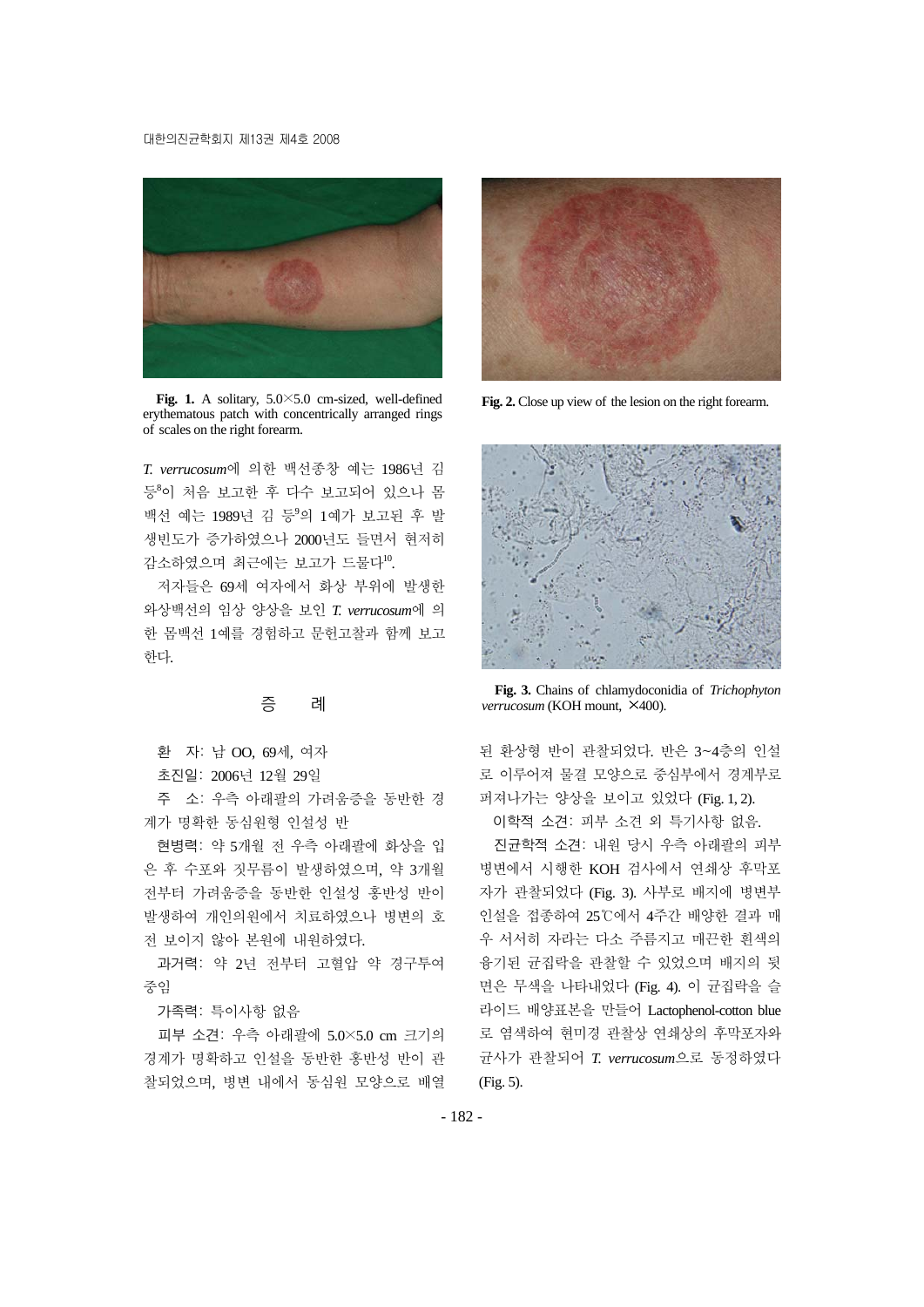#### 강교신 등: 와상백선의 양상을 보인 Trichophyton verrucosum에 의한 몸백선 1예



**Fig. 4.** Slow growing, folded, heaped, glabrous, white colonies on Sabouraud's dextrose agar at 25℃ for 4 weeks.

역학적 관찰: 환자의 진술에 의하면 동네에서 최근까지 한우를 사육하고 있었으며, 환자는 평 소 동네 이웃들의 소를 자주 돌봐주었다고 한다. 저자들은 한우를 직접 관찰하지는 못하였고, 환 자 역시 한우의 피부병변에 관하여 기억하지는 못하였지만, 감염원으로 한우의 가능성을 배제할 수는 없었다.

검사 소견: 일반혈액검사, 소변검사, 간기능 및 신기능 검사와 매독혈청반응 검사는 모두 정상 범위 내지 음성이었다.

병리조직학적 소견: 우측 아래팔의 병변에서 시행한 피부 생검의 H & E 염색상 상부 진피에는 소수의 염증세포의 침윤을 볼 수 있었다. 또한 PAS 염색상 붉게 염색되는 균사가 각질층에서 관찰되었다 (Fig. 6).

치료 및 경과: 1일 terbinafine 250 mg의 1개월 간 경구투여와 lanoconazole (Astart® ) 크림의 국소 도포로 치료하여 병변의 호전을 보였으며, 이후



**Fig. 5.** Characteristic chains of chlamydoconidia and long hyphae were shown in the slide culture of *Trichophyton verrucosum* (Lactophenol cotton blue stain,  $\times$ 400).



**Fig. 6.** Fungal hyphae in the horney layer of the epidermis (PAS stain, ×400).

외래 추적관찰 중이나 재발 소견은 없다.

### 고 찰

몸백선은 두부, 수발부, 손, 발, 안면 및 서혜부 를 제외한 피부에 발생하는 표재성 진균증으로 족부백선, 완선, 손발톱백선 다음으로 높은 발생 빈도를 보인다. 지역이나 연령에 무관하게 발생 하지만 위생 상태가 불량하거나 영양상태가 좋 지 못한 계층에서 호발하며 고온 다습한 환경이 발생에 중요한 역할을 한다고 알려져 있다12. 특 히 최근 생활수준의 향상과 더불어 위생 상태나 영양 상태 등이 호전되고 있음에도 국내에서 몸 백선의 발생빈도가 줄지 않는 것은 당뇨병이나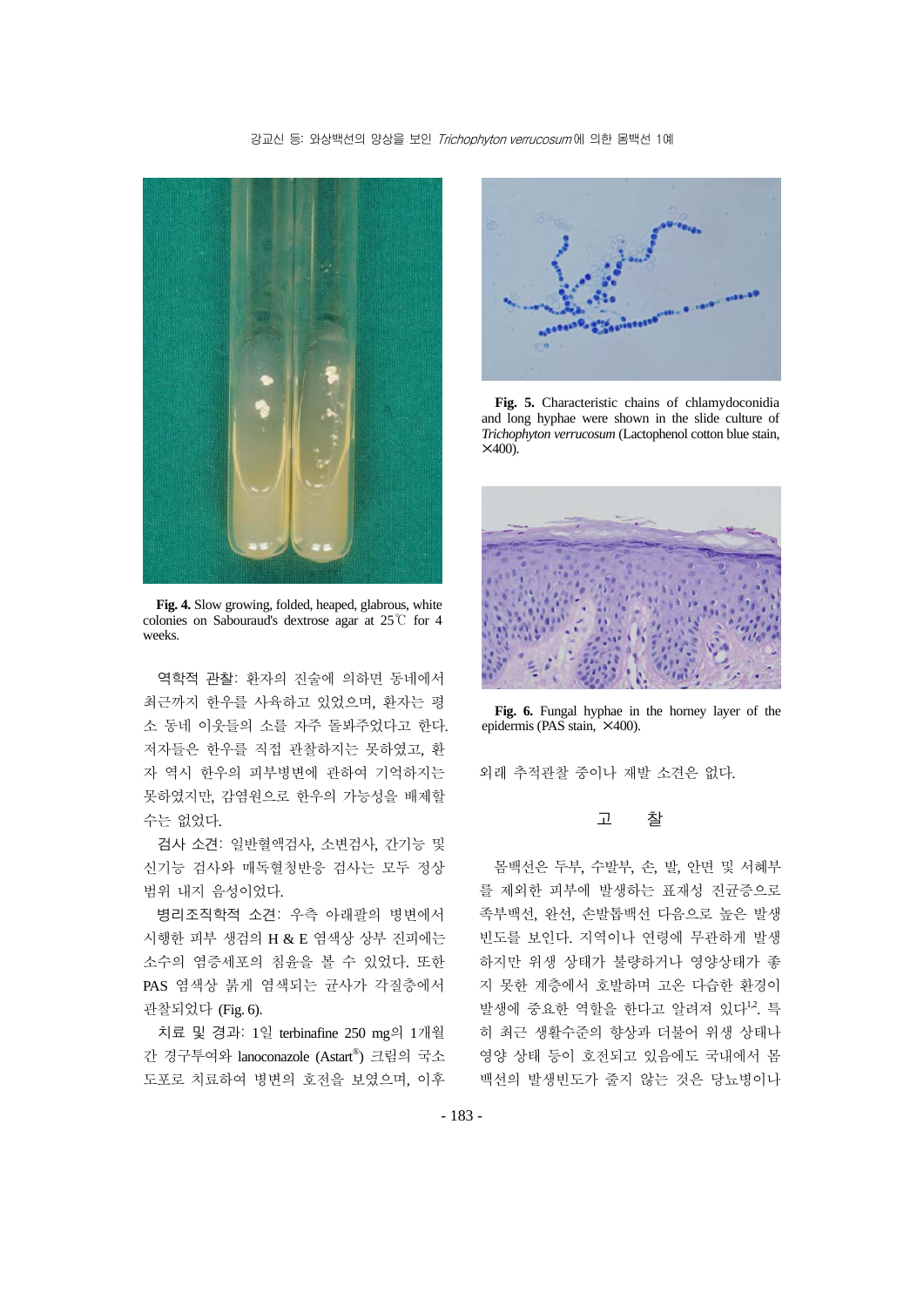| Author $(Yr)$                 | Age/Sex | Duration | Site           | Number of<br>Lesion | <b>Isolated</b><br>Dermatophyte | Treatment    |
|-------------------------------|---------|----------|----------------|---------------------|---------------------------------|--------------|
| Lee et al <sup>5</sup> (1987) | 9/M     | ' month  | Forearm        |                     | M. ferrugineum                  | Griseofulvin |
| Roh et al $^{6}$ (2000)       | 19/M    | 40 days  | Forearm        |                     | T. ruhrum                       | Itraconazole |
| Lim et al <sup>7</sup> (2006) | 7/M     | 4 months | Thigh          | 3                   | T. verrucosum                   | Terbinafine  |
| Present case (2007)           | 69/F    | 3 months | <b>Forearm</b> |                     | T. verrucosum                   | Terbinafine  |

**Table 1.** Clinical features of tinea corporis showing tinea imbricata-like clinical appearance in Korean dermatologic literatures

T: *Trichophyton*, M: *Microsporum*

면역기능 저하를 가져오는 질환의 증가, 스테로 이드 제재의 오남용, 애완 동물의 증가 등과 관 련이 있는 것으로 생각된다<sup>11</sup><sup>~</sup>13. 본 증례의 경우 환자가 여름에 화상을 입은 후에 수포와 짓무름 이 발생하였음에도 불구하고 제대로 치료를 하지 않았다고 하며 이러한 위생 상태의 불량이 본 증 례의 유발요인으로 작용하였을 것으로 생각된다.

본 증의 전형적인 임상 양상은 건조한 인설 반 및 소수포로 둘러싸여 중심부는 호전되면서 주변 으로 퍼져나가는 환상형 (annular type) 병변이며, 이외에도 변이형으로 다수의 환상형 반이 동심원 모양을 이루는 와상백선과 환상형 반이 여러 개 융합되어 발생하는 다환성 병변, 심한 과각화를 보이는 건선양 병변과 스테로이드 제제의 투여 나 도포에 의해 모양이 변형된 잠행백선 (tinea incognito) 등이 있고, 드물지만 심한 임상형으로 육아종, 모낭염, 농양, 두피에서의 백선종창과 같 은 병변으로 생각되는 tinea profunda와 거짓균종 및 사마귀모양 병변이 기술되고 있다1,2,14. 본 증 례에서는 환상형 반이 동심원 모양으로 배열되 어 있는 와상백선과 유사한 병변을 보였으며, 반 은 3~4층의 인설로 이루어져 물결모양으로 중심 부에서 경계부로 퍼져나가는 양상이 관찰되었다. 와상백선은 지리학적으로 폴리네시아나 마이크

로네시아, 동남아시아, 중앙아메리카, 멕시코 등 지에 풍토병으로 국한되어 존재하며, 원인균은 *T. concentricum*이다. 피부접촉에 의해 전파되며, 특히 모자 사이에 전파가 흔하고 특징적으로 동 심원 모양의 병변을 보이는데, 이는 중앙부에서 경계부로 전진하는 고리 모양의 인설 반이 전진

한 후 다시 2차 3차에 걸쳐 전진하는 동일한 양 상의 고리 모양의 인설 반이 겹쳐서 환상의 동심 원을 이루는 것이다. 그 기전으로는 병변부에 존 재하는 모낭이 균주의 저장고 역할을 하여 서로 다른 속도를 보이는 병변이 발생하는 것으로 추 정하고 있다3,4. *T. concentricum*에 의한 와상백선 은 아직까지 국내 문헌에 보고가 없으나, 와상 백선과 유사한 임상 양상을 보인 몸백선이 *T. rubrum*, *T. verrucosum*, *M. ferrugineum*에 의해 발생 한 예가 각각 1예씩 총 3예가 보고된 바 있으며 5~7 (Table 1), 최근의 외국 문헌에도 유사한 보고 가 있다<sup>15</sup><sup>~</sup>17.

본 증의 호발 부위는 피부사상균의 종류와 전 염원 등에 영향을 받기 때문에 인체 친화성 진균 인 *T. rubrum*에 의한 경우는 비노출 부위에 호발 하고, 동물 친화성 진균은 노출 부위에 흔히 발 생한다1,12. 본 증례는 69세 여자로 여름에 반팔옷 을 입었고 동물 친화성 진균인 *T. verrucosum*에 감염되었기에 노출 부위인 우측 아래팔에 병변이 발생하였다.

국내에 보고된 본 증의 원인균으로는 *T. rubrum* 이 가장 많았으며, 이외에도 *T. mentagrophytes*, *T. verrucosum*, *T. tonsurans*, *T. violaceum*, *M. canis*, *M. ferrugineum*, *M. gypseum*, *Epidermophyton floccosum* 등이 보고되었다8,11,18,19.

*T. verrucosum*은 동물호성 균주로 소, 개, 양, 돼지, 말 등의 가축에서 흔히 볼 수 있으며, 특히 소에서 가장 흔히 볼 수 있다. 가축이나 동물에 서 질병을 일으킨 후 직접 접촉을 통해 인체에 감염되는 것으로 알려져 있으며11,20, 본 증례도 환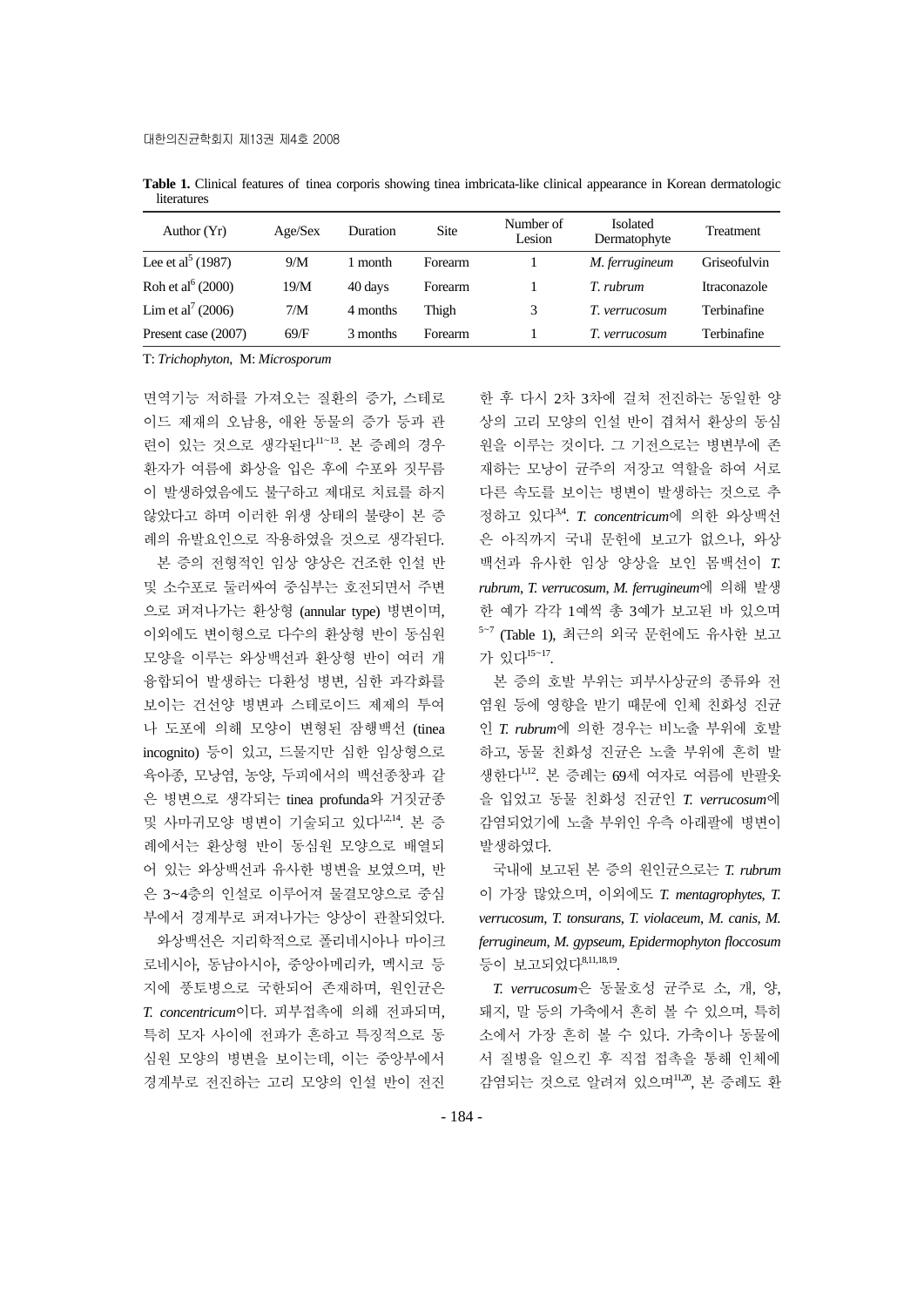자가 동네 주민들의 한우를 자주 돌봐주면서 병 변 발생이전에 자주 접촉한 경력이 있었으므로 소가 전염원으로 작용하였을 것으로 생각된다.

*T. verrucosum*의 균집락은 성장이 매우 느리고 벨벳 및 볏집 모양의 백색을 보이며 집락군에서 채취한 균주를 검경하면 특징적인 연쇄상의 후막 포자를 잘 관찰할 수 있다<sup>2</sup> . *T. verrucosum*은 매우 서서히 자라기 때문에 집락의 형성이 다른 균의 오염이 있는 경우 균을 동정하기 어렵고, 염증을 쉽게 일으켜 본 균에 의한 인체감염은 다른 질환 으로 오진되는 경우가 많으므로<sup>20</sup> 이 균종이 몸백 선의 원인인 경우는 실제보다 훨씬 많을 것으로 생각된다.

동물 친화성 진균에 의한 본 증의 치료는 다 른 균주에 의한 몸백선과 다르지 않으며 치료시 빠른 치유 경과를 보이며, 소수의 병소에서는 항 진균제의 국소도포가 치료 원칙이나 치료에 저 항하는 경우 등에는 경구용 항진균제의 복용이 필요하다<sup>1,2</sup>. 또한 전염원이 동물일 경우에는 동 물과 동반 치료가 필요하다. 본 증례에서는 1일 terbinafine 250 mg의 1개월간 경구투여와 lanoconazole 크림의 국소도포로 치료하여 병변의 호 전을 보였으며, 이후 외래 추적관찰 중이나 재발 소견은 없다.

## 참 고 문 헌

- 1. Michael MN, Ann GM, Michael PH. Superficial fungal infection: dermatophyted, tinea corporis, piedra. In: Freedberg IM, Eisen AZ, Wolff K, Austen KF, Goldsmith LA, Katz SI, et al, eds. Dermatology in general medicine. 6th ed. New York: McGraw-Hill, 2003: 1989-2005
- 2. Rippon JW. Medical mycology: The pathogenic fungi and the pathogenic actinomycetes. 3rd ed. Philadelphia: WB Saunders, 1988: 169-275
- 3. Bonifaz A, Archer-Duchon C, Saul A. Tinea imbricata or tokelau. Int J Dermatol 2004; 43: 506-510
- 4. Hay RJ. Tinea imbricata. The factor affecting persistent dermatophytosis. Int J Dermatol 1985; 24:

562-564

- 5. Lee KH, Lee ES, Kang WH, Lee SN. An unusual clinical manifestation of tinea corporis caused by *Micosporum ferrugineum*. Korean J Dermatol 1987; 25: 383-388
- 6. Roh DK, Park CJ, Yi JY, Lee HK. A case of tinea corporis showing tinea imbricata-like clinical appearance. Kor J Med Mycol 2000; 5: 20-23
- 7. Lim JW, Lee YH, Suh MK, Ha KY, Kim JR. A case of tinea corporis caused by *Trichophyton verrucosum* showing tinea imbricate-like clinical appearance. Korean J Dermatol 2006; 44: 318-321
- 8. Kim YP, Chun IK, Kim SH. A case of kerion celsi caused by *Trichophyton verrucosum* and its epidemiologic study. Korean J Dermatol 1986; 24: 687- 691
- 9. Kim YD, Park ES, Lee KS, Song JY. Tinea corporis occurring in one family caused by *Trichophyton verrucosum*. Korean J Dermatol 1989; 27: 435-439
- 10. Choe YS, Park BC, Lee WJ, et al. The clinical observation of *Trichophyton verrucosum* infections during the last 19 years (1986~2004). Kor J Med Mycol 2006; 12: 45-53
- 11. Kim BS, Suh SB. Mycological and clinical observation on dermatophytosis. Korean J Dermatol 1976; 14: 325-334
- 12. Jang SJ, Choe YB, Ahn KJ. A clinical and mycological study of tinea corporis. Korean J Dermatol 2004; 42: 166-172
- 13. Romano C, Asta F, Massai L. Tinea incognito due to *Microsporum gypseum* in three children. Pediatric Dermatol 2000; 17: 41-44
- 14. Kim JA, Kim SW, Moon SE. A case of verrucous and psoriasiform tinea corporis by *Trichophyton rubrum*. Korean J Dermatol 1997; 35: 1234-1240
- 15. Batta K, Ramlogan D, Smith AG, Garrido MC, Moss C. 'Tinea indecisiva' may mimic the concentric rings of tinea imbricata. Br J Dermatol 2002; 147: 384
- 16. Hoque SR, Holden CA. *Trichophyton tonsurans* infection mimicking tinea imbricata. Clin Exp Dermatol 2007; 32: 345-346